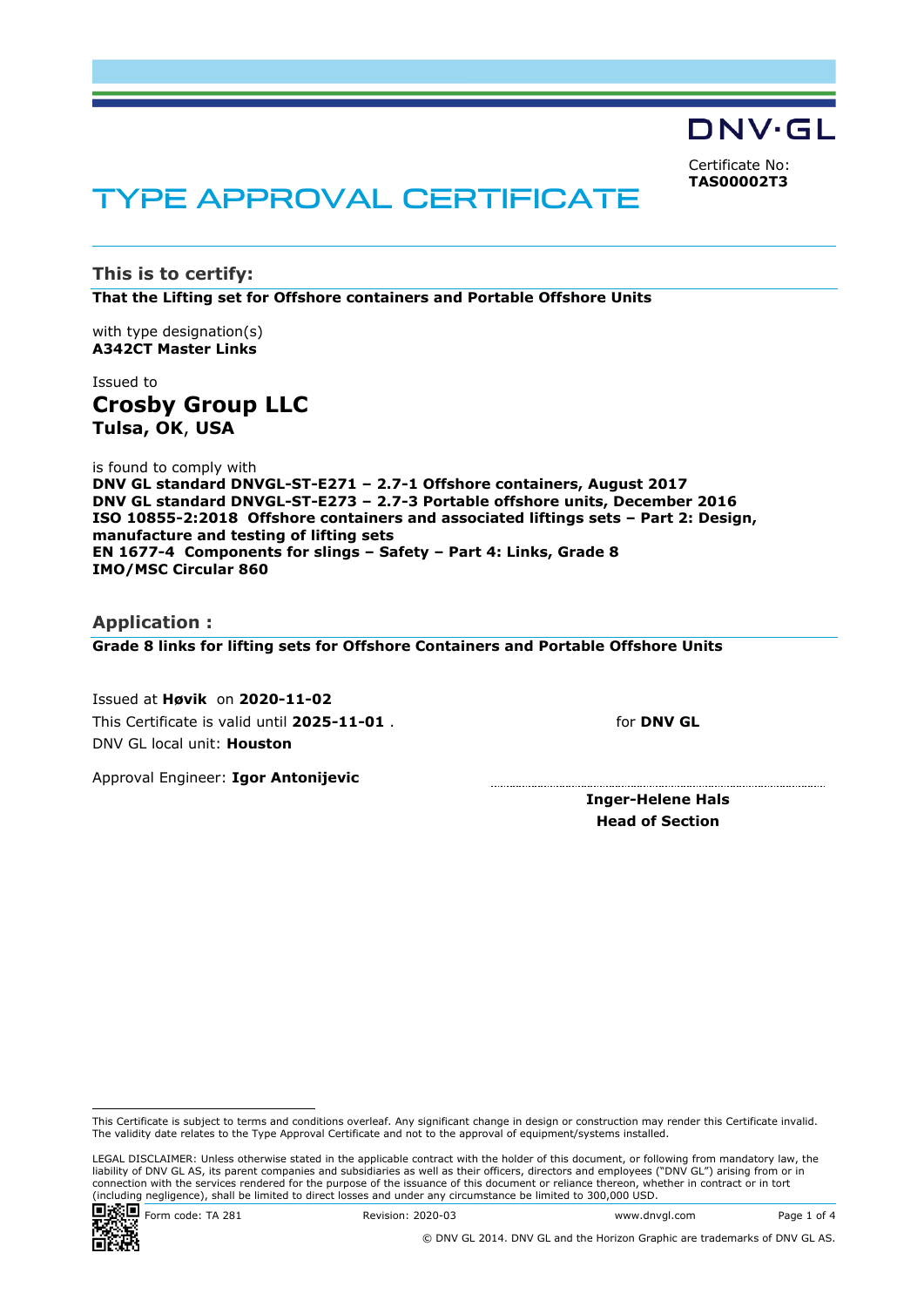Job Id: **262.1-029574-1**  Certificate No: **TAS00002T3**

## **Manufactured by**

Lebus Manufacturing, Longview, Texas, USA Elwood Forge, Navasota, Texas, USA Modern Forge, Merillville, Indiana, USA

The Crosby Group LLC takes responsibility that production at all places of manufacture are in compliance with the Rules, Standards and/or Regulations listed on page 1 of this Type Approval Certificate.

#### **Product description**

This Type Approval Certificate covers Links for use in Lifting Sets certified to DNVGL-ST-E271 standard DNV GL 2.7-1 Offshore Containers or according to DNV GL-ST-E273 standard DNV GL 2.7-3 Portable Offshore Units.

Detailed product information and range of certified products covered by this Type Approval are listed in Appendix 1 of this Type Approval Certificate.

DNV GL has accepted some components with internal dimensions smaller than Table 2 in EN 1677-4, these are marked in Appendix 1

# **Application/Limitation**

Design temperature: - 40°C

Tests to be carried out:

- Production testing: According to DNV GL 2.7-1 and EN 1677-4 in agreement with the DNV GL surveyor.
- Material to be impact tested by Charpy impact method according to DNV GL 2.7-1, Section 8.4 or DNV GL 2.7-3 Section 7.4.

For application of links the minimum working load limit (WLL) shall be decided according to the strength requirements for lifting sets on offshore containers as given in DNV GL 2.7-1, Section 8 or DNV GL 2.7-3 Section 7.

The manufacturer shall issue product certificates according to Section 8.5 in DNV GL 2.7-1, using the applicable certificate form No. 271 Product Certificate – Master Links. This certificate form is only to be used for links certified according to this Type Approval.

#### **Application for links certified according to DNV GL 2.7-3**

Prior to selection of links the minimum required working load limit (WLL) shall be decided according to the strength requirements for lifting sets on portable offshore units as given in DNV GL 2.7-3, Section 7.3.5. Resulting sling force (RSF) can be found in the Design Verification Report (DVR) issued by DNV GL for the Portable Offshore Unit.

## **Type Approval documentation**

#### **Tests carried out**

Prototype strength tested in accordance with the applicable standards.

## **Marking of product**

Marking should be according to DNV GL 2.7-1 Section 8 or DNV GL 2.7-3 Section 7 and EN 1677-4.

## **Periodical assessment**

In order to maintain the validity of the type approval, periodic assessments shall be carried out by a DNV GL surveyor. Intervals between assessments shall not exceed 6 months.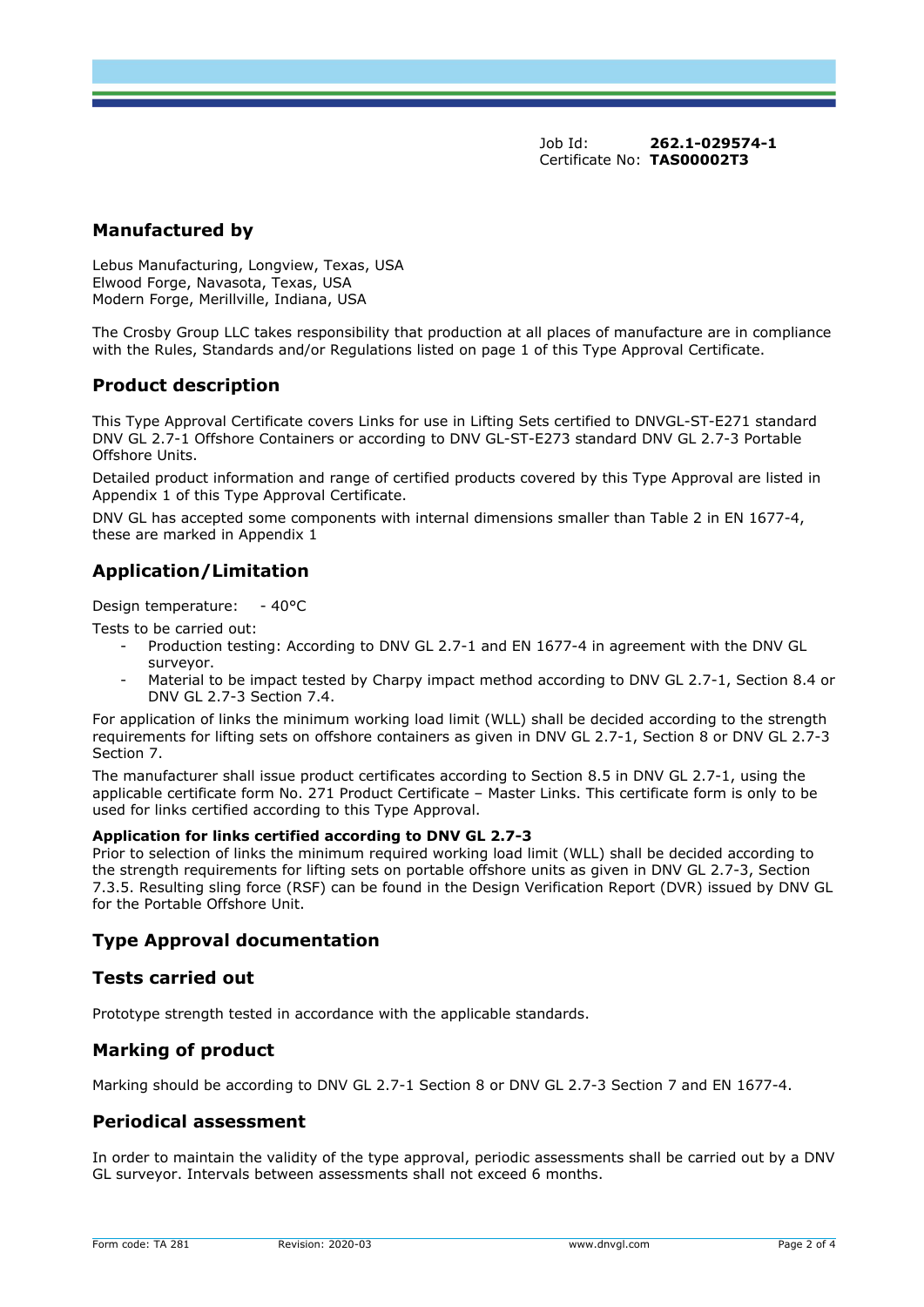Job Id: **262.1-029574-1**  Certificate No: **TAS00002T3**

END OF CERTIFICATE